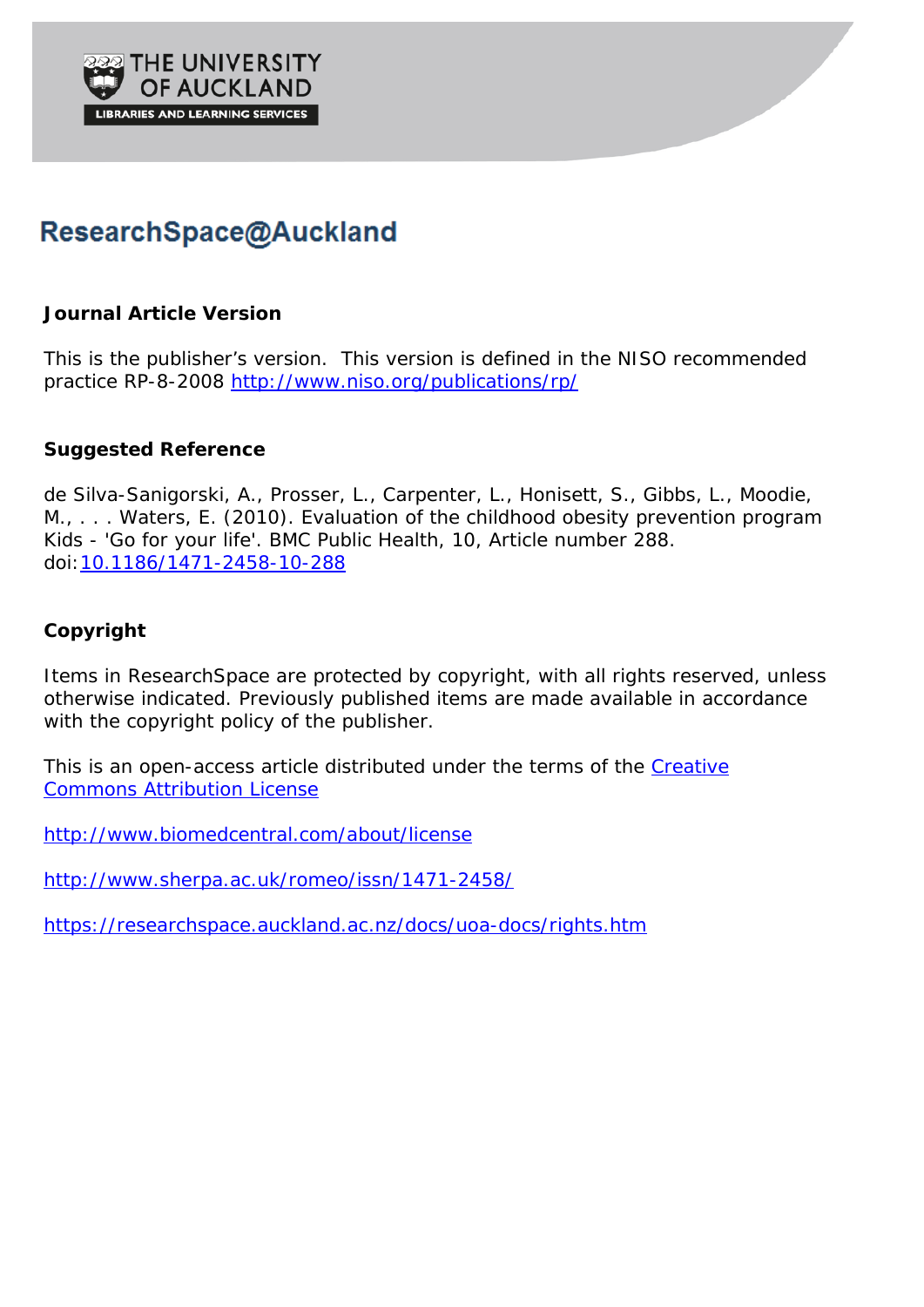# **STUDY PROTOCOL Open Access**



# Evaluation of the childhood obesity prevention program Kids - 'Go for your life'

Andrea de Silva-Sanigorski<sup>\*1,3</sup>, Lauren Prosser<sup>1,2</sup>, Lauren Carpenter<sup>1</sup>, Suzy Honisett<sup>2</sup>, Lisa Gibbs<sup>1</sup>, Marj Moodie<sup>4</sup>, Lauren Sheppard<sup>4</sup>, Boyd Swinburn<sup>3</sup> and Elizabeth Waters<sup>1</sup>

# **Abstract**

**Background:** Kids - 'Go for your life' (K-GFYL) is an award-based health promotion program being implemented across Victoria, Australia. The program aims to reduce the risk of childhood obesity by improving the socio-cultural, policy and physical environments in children's care and educational settings. Membership of the K-GFYL program is open to all primary and pre-schools and early childhood services across the State. Once in the program, member schools and services are centrally supported to undertake the health promotion (intervention) activities. Once the K-GFYL program 'criteria' are reached the school/service is assessed and 'awarded'. This paper describes the design of the evaluation of the statewide K-GFYL intervention program.

**Methods/Design:** The evaluation is mixed method and cross sectional and aims to:

1) Determine if K-GFYL award status is associated with more health promoting environments in schools/services compared to those who are members only;

2) Determine if children attending K-GFYL award schools/services have higher levels of healthy eating and physical activity-related behaviors compared to those who are members only;

3) Examine the barriers to implementing and achieving the K-GFYL award; and

4) Determine the economic cost of implementing K-GFYL in primary schools

Parent surveys will capture information about the home environment and child dietary and physical activity-related behaviors. Environmental questionnaires in early childhood settings and schools will capture information on the physical activity and nutrition environment and current health promotion activities. Lunchbox surveys and a set of open-ended questions for kindergarten parents will provide additional data. Resource use associated with the intervention activities will be collected from primary schools for cost analysis.

**Discussion:** The K-GFYL award program is a community-wide intervention that requires a comprehensive, multi-level evaluation. The evaluation design is constrained by the lack of a non-K-GFYL control group, short time frames and delayed funding of this large scale evaluation across all intervention settings. However, despite this, the evaluation will generate valuable evidence about the utility of a community-wide environmental approach to preventing childhood obesity which will inform future public health policies and health promotion programs internationally.

**Trial Registration:** ACTRN12609001075279

# **Background**

Currently, there is only limited evidence available about effective strategies to prevent childhood obesity. How-

\* Correspondence: andreams@unimelb.edu.au

1 The McCaughey Centre, Melbourne School of Population Health, The University of Melbourne, Victoria, Australia

ever community-based approaches to prevent childhood



© 2010 de Silva-Sanigorski et al; licensee BioMed Central Ltd. This is an Open Access article distributed under the terms of the Creative **Bio Med** Central Commons Attribution License (http://creativecommons.org/licenses/by/2.0), which permits unrestricted use, distribution, and reproduction in any medium, provided the original work is properly cited.

Full list of author information is available at the end of the article

obesity that are multi-sector and multi-strategy show promise as being effective and also have the potential to be equitable, sustainable and cost-effective [\[1](#page-7-0)-[8\]](#page-7-1). Schools, preschools and child care settings have all been identified as important settings for population-based obesity pre-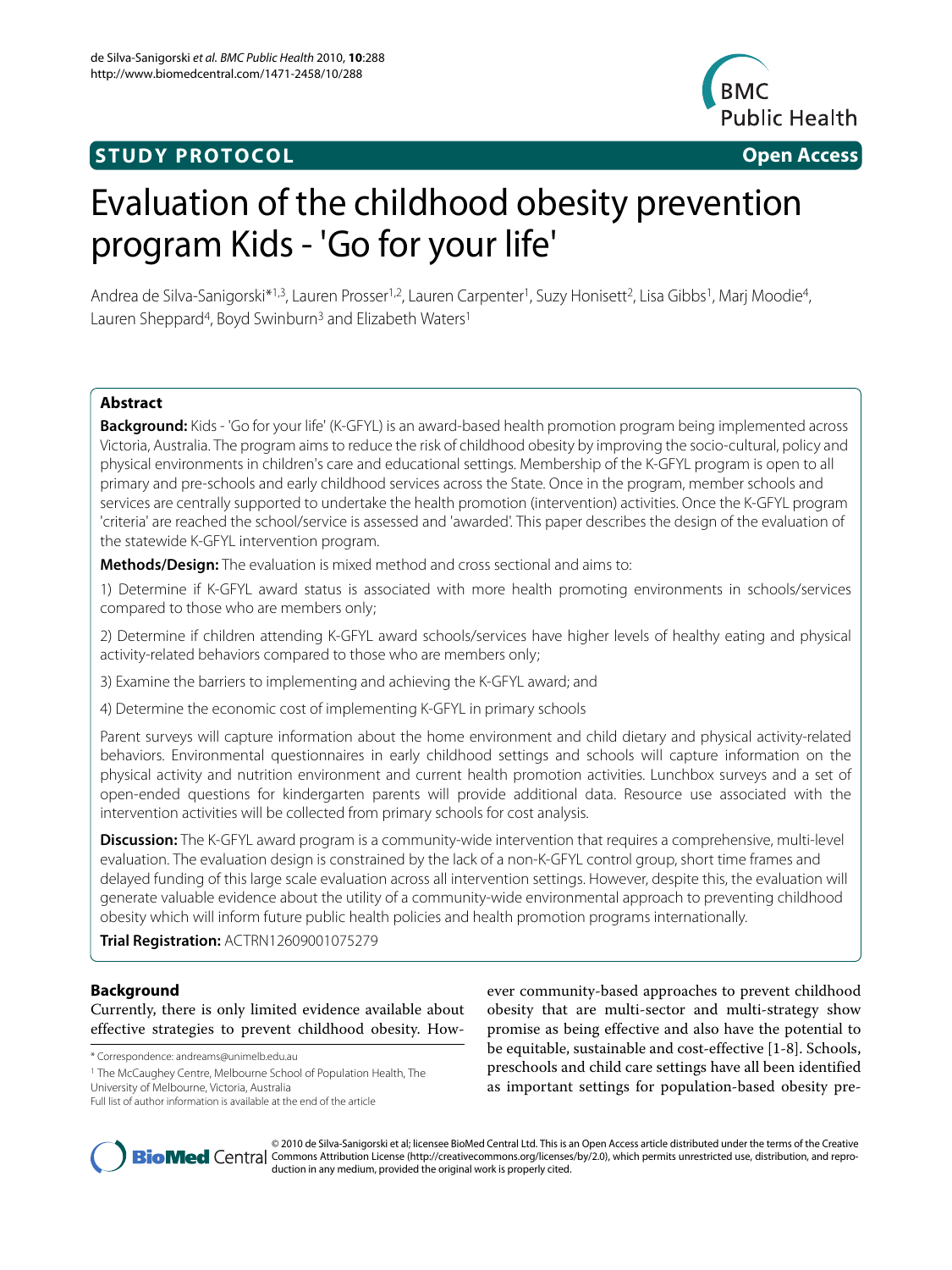vention efforts given their important role in promoting healthy eating and physical activity for children [[9](#page-7-2)[-11\]](#page-7-3).

To date, settings-based child obesity prevention interventions have primarily been conducted in schools [\[1](#page-7-0)]. However, the socio-ecological framework identifies the multi-level influences on individual behaviors and recognizes that culture and ethos of the settings, organizational policies, practices and regulations, and engagement with the wider community are all important factors [\[12](#page-7-4)]. Kids - 'Go for your life' (K-GFYL) is a settings-based health promotion intervention that aims to reduce the risk of childhood obesity by using an award-based program to improve the socio-cultural, policy, and physical environments related to healthy eating and physical activity across the community [\[13](#page-7-5)].

#### **Kids 'Go for your life' Award Program**

The K-GFYL intervention is being implemented in a range of children's settings, including primary (elementary) schools (children aged five to twelve years), preschool (also known as kindergarten; for children aged three to five years), and the early childhood services family day care (FDC, a home-based child care service for children from birth to twelve years) and long day care (LDC, centre-based care for children aged from birth to five years). The K-GFYL program includes support and professional development for staff within those settings to make policy and practice changes that promote healthy eating and physical activity for children and their families [[13\]](#page-7-5). The key obesity-related behaviors targeted are: increasing fruit, vegetable and water consumption; reducing consumption of foods high in fat, salt and sugar and sweet drinks; increasing participation in physical activity; reducing sedentary behavior (such as screen time); and increasing active transport [\[13\]](#page-7-5). The intervention was designed within a Health Promoting Schools (HPS) framework [\[14](#page-7-6)]; which requires a whole of school/ service approach to health promotion. K-GFYL is an award-based program and membership is open to all primary and pre-schools, and early childhood services across the state of Victoria, Australia. Once members, the schools and services are supported to implement the program by a state-wide coordination team, a local government coordinator (available in 10 of the 79 local government areas in Victoria) and local community members of the Kids - 'Go for your life' Health Professionals' network. Once the school or service deems it has fully implemented the program and achieved all of the policy and practice requirements, they apply to become 'awarded' as a Kids - 'Go for your life' school or service. The application is reviewed and assessed by the statewide coordination team and the award conferred if all of the appropriate criteria are met. From that time, they are referred to as a K-GFYL 'awarded' school or service. It is hypothesized that reaching award status increases children's physical activity and healthy eating behaviors through the creation of health promoting environments, capacity-building and community engagement (see Figure [1](#page-3-0)).

This paper describes the design of the evaluation of the K-GFYL intervention. Specifically the evaluation aims to:

1) Determine if K-GFYL award status is associated with more health promoting environments in schools/services compared to those who are members only;

2) Determine if children attending K-GFYL awarded schools/services have higher levels of healthy eating and physical activity-related behaviors compared to those who are members only;

3) Examine the barriers to implementing and achieving the K-GFYL award; and

4) Determine the economic cost of implementing K-GFYL in primary schools

### **Methods/Design**

#### **Evaluation design**

When determining the appropriate evaluation design, the research team considered a number of contextual and limiting factors. These included 1) the implementation of the intervention program across the entire State and current high-level recruitment drive; 2) the funding of this evaluation more than 12 months after state-wide implementation began; 3) the requirement for the evaluation data to be available in a short time frame (all data was to be collected within one school term of 12 weeks); and 4) the limited evaluation funding for this large-scale impact and outcome evaluation in all of the settings targeted by the intervention. Taking these factors and the study aims into consideration, a mixed method, cross sectional evaluation design was deemed the most appropriate to determine differences in impact and outcome measures between those settings/services that were K-GFYL members only and those that were K-GFYL awarded. In the school setting, there will be two groups of awarded schools: newly awarded (<12 months) and longer term awarded (≥12 months), to enable an examination of the sustainability of program impacts after the award is conferred.

The K-GFYL intervention design, implementation strategies and materials were also carefully reviewed to determine the best evaluation methods given the constraints already mentioned. A summary of the main intervention activities implemented is provided in Table [1](#page-4-0). Consistent with the intervention design, the evaluation design is guided by the socio-ecological framework [[15](#page-7-7)] and accepted best practice for the evaluation of health promotion projects of this kind [\[16](#page-7-8)] (see Table 2). The evaluation was therefore also multi-level and the instru-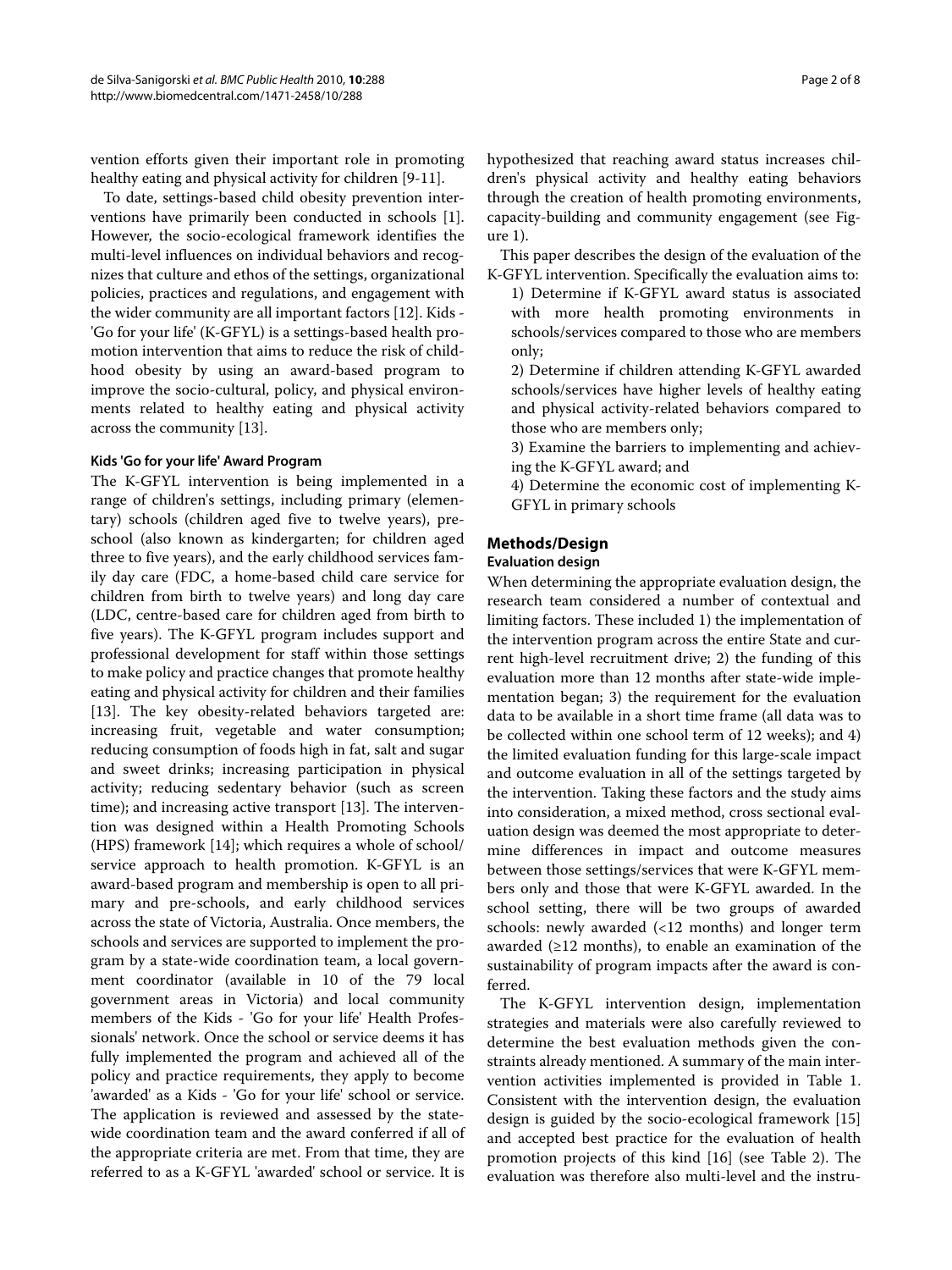<span id="page-3-0"></span>

ments are outlined in Table 2. The evaluation approach varies across settings due to the nature of the setting, data collection costs and accessibility to the setting/service and participants.

#### **Sampling**

#### **Primary Schools**

Given the constraints discussed above, a logistically feasible sample size is estimated to be 80 schools. This will be stratified as 30 member, 30 'newly-awarded' (<12 months) and 20 'long term awarded' (≥12 months) schools. A random sample will be drawn from within each strata, however to ensure consistency across the sample and simplify the study design, sampling will be restricted to Government schools (80% of the K-GFYL schools). In addition, for the 'member' group only schools that have recently (< 3 months) joined K-GFYL will be sampled, in an attempt to recruit schools that are not well advanced with the implementation and therefore maximize differences between the groups. With a conservative estimate of intraclass correlation (ICC) of 0.02, and sampling 20-30 students per school (design effect of at most 1.98), for interval behavioral data this sample size will detect a difference of 0.26 based on the example of fruit intake with a mean of 1.99 serves and a standard deviation of 1.14. For data that are categorical, this sample size allows us to detect medium effect sizes, specifically a difference of 10

percentage points between member and awarded services, with 80% power at a significance level of 0.05. Given reasons of cost and concern regarding respondent burden on schools, the sample for the resource use questionnaire will be restricted to 10 schools in each of the three groups.

#### **Preschools and early childhood settings**

Given the time and funding constraints a logistically feasible sample size is deemed to be 50 preschools and services; stratified as 20 member and 30 awarded for preschools and the LDC services. For continuous data, this sample size will detect a difference of 1.0 unit for a variable such as staff ratings of support for health promotion activities, with a mean of 8.4 and a standard deviation of 1.3, with 80% power and significance level of 0.05. For data that are categorical, this sample size provides the ability to detect large effect sizes, specifically a difference of 40 percentage points between member and awarded services, with 80% power at a significance level of 0.05. At the time of planning, thirty FDC services are members and awarded in the K-GFYL program and each of these services will be invited to participate in the evaluation.

A set of open-ended questions will be given to preschool parents (from 5-7 participating kindergartens) to examine their experiences with the K-GFYL intervention. This sample will be purposively drawn from the partici-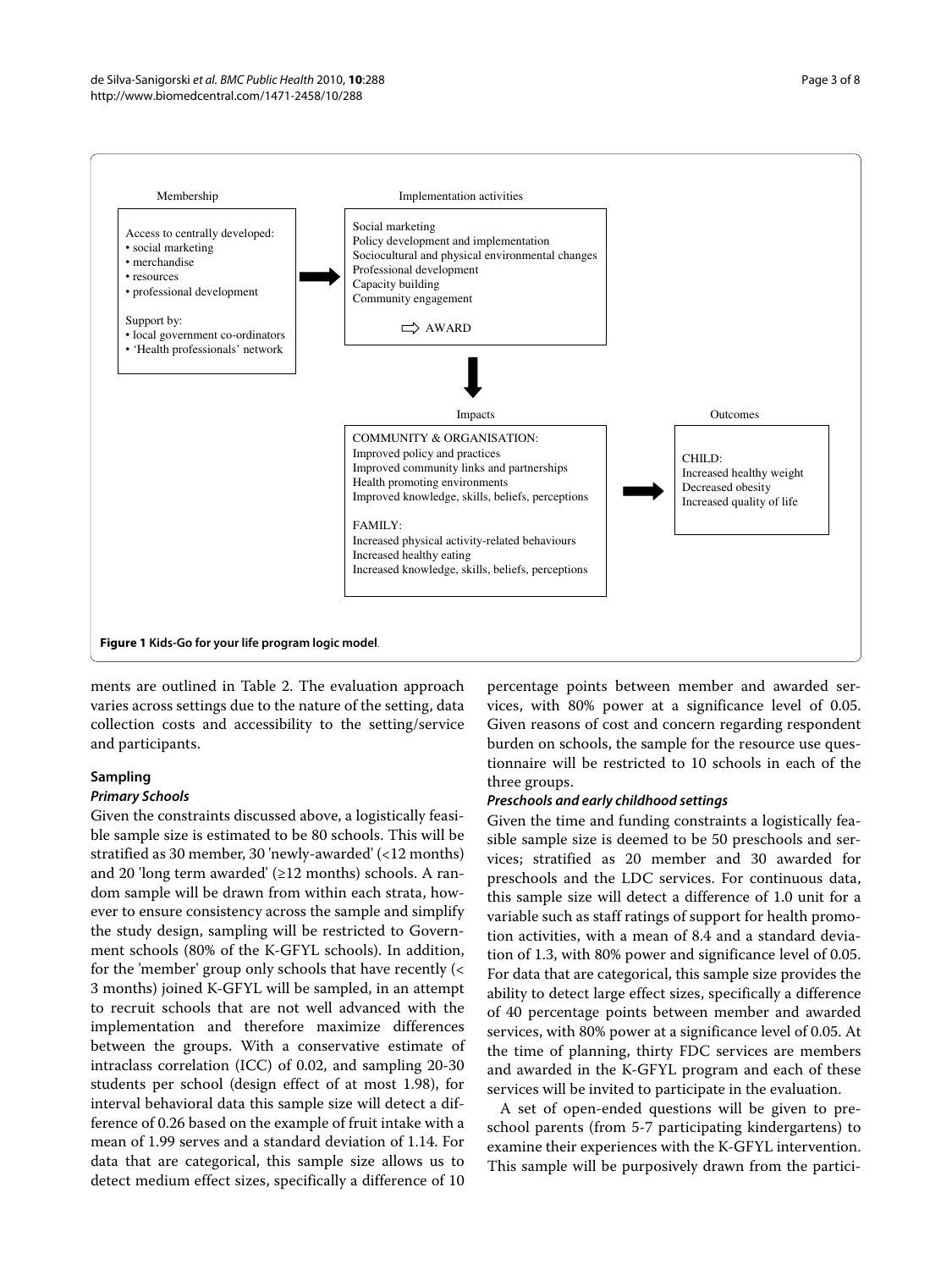#### <span id="page-4-0"></span>**Table 1: K-GFYL health promotion activities implemented in settings**

| K-GFYL<br>Program area          | <b>Health promotion activity</b>                                                                                                                                                   |  |
|---------------------------------|------------------------------------------------------------------------------------------------------------------------------------------------------------------------------------|--|
| Water and<br>sweet drinks       | Children have access to water throughout the day<br>(water bottles, jugs and fountains)                                                                                            |  |
|                                 | Sweet drinks are restricted or not allowed                                                                                                                                         |  |
|                                 | Having access to drinking water is reflected in<br>school/service policy                                                                                                           |  |
| Fruit and<br>Vegetables         | Defined periods of time when students/children are<br>encouraged to eat fruit and vegetables only (e.g.<br>Fruit & Veg play lunch, fruit break)                                    |  |
|                                 | School/service policy that includes a fruit break                                                                                                                                  |  |
|                                 | Information is provided to parents about healthy<br>lunches and snacks                                                                                                             |  |
|                                 | Special days to promote fruit and vegetables such<br>as: Free Fruit Fridays, nude food days (e.g. no<br>packaged snacks), apple slinky days                                        |  |
|                                 | Students/children are involved in activities to grow<br>and cook food                                                                                                              |  |
|                                 | Staff role modeling healthy eating and drinking<br>practices                                                                                                                       |  |
|                                 | Establishing links with local fruit and vegetable<br>retailers                                                                                                                     |  |
|                                 | Food is not used as a reward, incentive or for<br>comfort                                                                                                                          |  |
| Unhealthy<br>food and<br>drinks | The school/service policy restricts unhealthy and<br>promotes healthy foods and drinks                                                                                             |  |
|                                 | The food service provides foods consistent with<br>healthy eating guidelines and government policy                                                                                 |  |
|                                 | Fundraising is consistent with healthy eating<br>guidelines and policies                                                                                                           |  |
| Physical<br><b>Activity</b>     | Professional development opportunities for staff                                                                                                                                   |  |
|                                 | Established partnerships with local community and<br>physical activity organizations <sup>1</sup>                                                                                  |  |
|                                 | Structured and free active play sessions are planned<br>on a daily basis                                                                                                           |  |
|                                 | Children have at least 30 minutes of structured<br>active play and at least 60 minutes (and up to<br>several hours) of unstructured play during their care<br>session <sup>2</sup> |  |
|                                 | Structural equipment (e.g. sandpit, fixed play<br>equipment) is available for all students                                                                                         |  |
|                                 | Classroom programs encourage physical activity<br>during break time for all students <sup>1</sup>                                                                                  |  |
|                                 | Staff role model being physically active                                                                                                                                           |  |
|                                 | Physical activity/active play policies are<br>implemented                                                                                                                          |  |
|                                 | Restrictions on screen-based activities (e.g. TV,<br>DVDs, computers)                                                                                                              |  |

### **Table 1: K-GFYL health promotion activities implemented in settings (Continued)**

|                                     | Parents are provided with information about screen<br>time recommendations for children and children's<br>physical activity                         |  |  |
|-------------------------------------|-----------------------------------------------------------------------------------------------------------------------------------------------------|--|--|
| Safe and<br>Active                  | Promotion of walking/riding to school or other<br>places ≥once/term <sup>1</sup>                                                                    |  |  |
| Transport                           | Available bike storage for student and staff                                                                                                        |  |  |
|                                     | Child cyclist and pedestrian safety program                                                                                                         |  |  |
|                                     | Traffic calming measures outside the school/service                                                                                                 |  |  |
| Curriculum<br>and Policy            | Teaching focused on healthy eating and physical<br>activity, is incorporated in to the school curriculum<br>plan <sup>1</sup>                       |  |  |
|                                     | Whole school/service approach to healthy eating<br>and physical activity                                                                            |  |  |
| Families and<br>School<br>Community | Parents/carers are provided with information about<br>the healthy eating and physical activity policy<br>requirements and/or copies of the policies |  |  |
|                                     | Information sessions/workshops for parents on<br>healthy eating and physical activity                                                               |  |  |

1Activities related to primary school settings only; 2Activities related to care settings only

pating kindergartens to include member and awarded kindergartens from socio-economically disadvantaged areas and where possible, from at least one area with a high culturally and linguistically diverse population.

#### **Data Collection Instruments**

The *School Environment Questionnaire (SEQ)* is a 129 question instrument designed to examine key elements of the school environment. The questionnaire contains items that have been used previously in similar studies we have conducted [[17](#page-7-9)-[19\]](#page-7-10) and forms the structure for key informant interviews to capture physical (eg. adequacy of sporting and active play equipment), policy (eg. adoption of nutrition and physical activity policies) and socio-cultural (eg. teachers' role modeling physically active behaviors) elements of the school environment. This structured interview is conducted with 2-3 members of the school staff and also captures information related to the following areas: general demographic information; the food service; school food/nutrition policy(ies); the nutrition environment; school physical activity policy(ies); the physical activity environment; staff knowledge, skills and attitudes; and program implementation activities. Interviews will be completed in a single session approximately 45 minutes in duration and will be conducted by trained research staff. For each question one response will be recorded and where there is disagreement, staff will be asked to discuss the issue until consensus is reached.

The *Child Health Questionnaire* contains 51 items and is designed to capture information from parents/carers of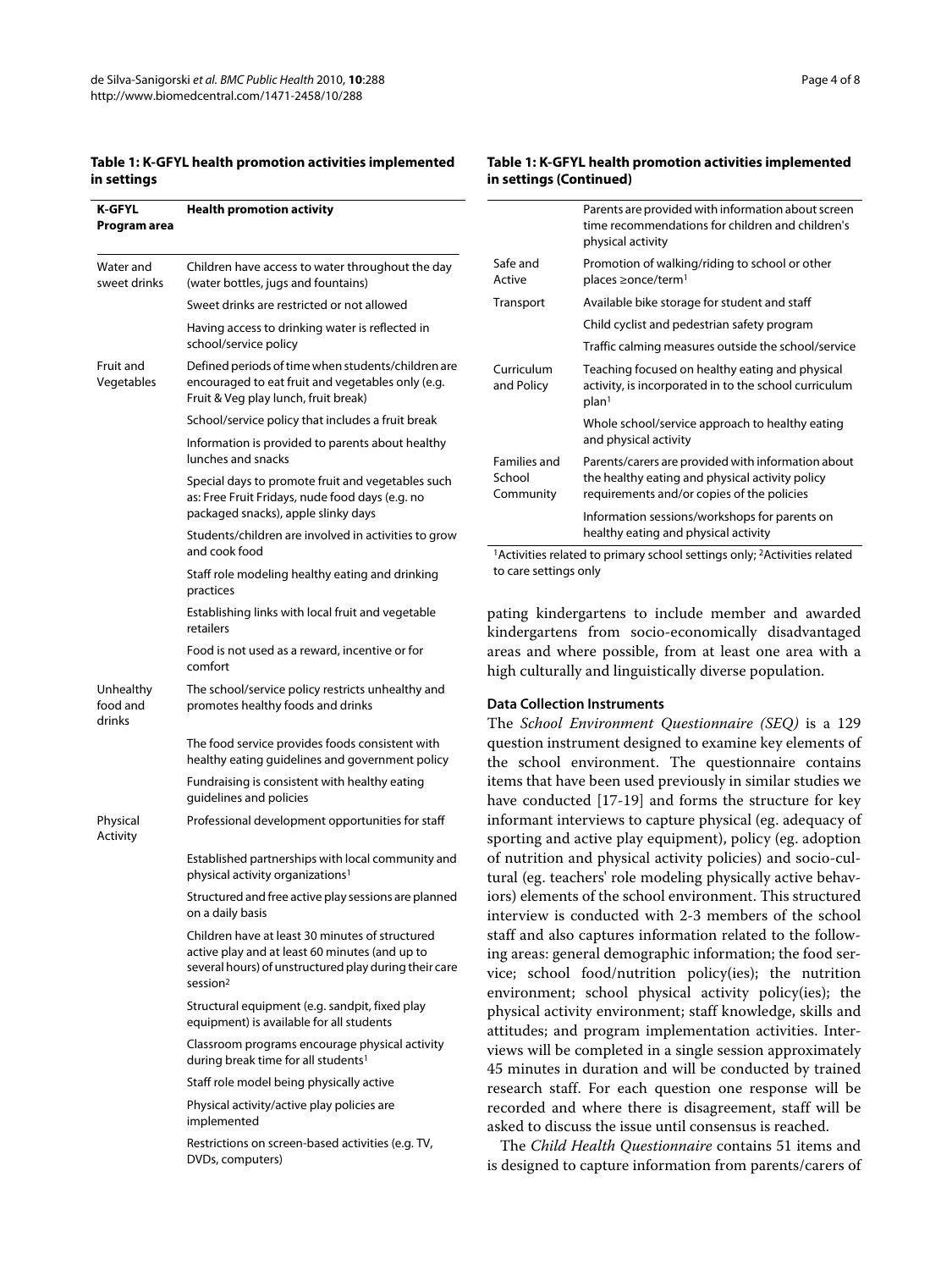primary school children regarding their child's physical activity, sedentary and nutrition related behaviors. The majority of survey items have previously been used by our research group in similar studies [\[3](#page-7-11),[8](#page-7-1),[17,](#page-7-9)[19,](#page-7-10)[20\]](#page-7-12)

The *Economic Resource Questionnaire* is designed to determine what resources the school has used to implement activities for the K-GFYL intervention. It is to be completed by the staff member who has the most knowledge about these activities and in most cases, this will be the same staff member(s) who complete the SEQ (above). The specific activities reported on will be extracted from the SEQ and will reflect school activities undertaken in the previous three school months. For each activity, the following details are required: a brief description of the activity, frequency of activity, target group (eg. whole of school or a particular class), the category of costs (personnel time, equipment, food and drink, other resources), quantity, provider of the resource (school, parents, external sponsor, grant etc), and the actual cost (if known). This questionnaire is for use in primary schools only and the data will be collected either through a face-to-face or telephone interview.

The *environmental questionnaires* used in the preschool and early childhood settings are similar to the SEQ and have been used previously by our research group for similar studies [\[17\]](#page-7-9). Whilst the questionnaire is consistent across settings, it is adapted to the nature of each of the services (FDC, LDC and preschool) to be examined. The questionnaire comprises 12 sections, containing approximately 244 items in total and captures the following: general demographics; food service; children's daily activities; staff knowledge; skills and attitudes; communication strategies; physical environment; policy environment; and intervention activities.

A child *lunch box survey* will also be conducted in preschools and the FDC services. These settings were chosen as children bring lunch and snacks with them each day in both settings and because of previous use of the survey in these settings. The survey is observational and designed for use by the teacher/carer who records the number of children bringing items from a range of food/drink groups for lunch, snack or both (incidence reporting). The food groupings are: fresh fruit and vegetables; packaged snack foods; high fat/high sugar snack foods; healthy snacks; sandwiches/rolls with high sugar filling; sandwiches/rolls with healthy fillings; and chocolates/ sweets/lollies. The drink categories are: water, sweet drinks, plain milk, other.

## **Policy analysis**

Two policy checklists were developed for this evaluation based on our existing knowledge of school and service nutrition and physical activity policies and current evidence about important policy elements to promote nutri-

tion and physical activity in children's settings [[21](#page-7-13)[-23](#page-8-0)]. The checklists have been piloted with a random sample of schools and services to ensure they extract the information required consistently across policies. After some refinement of wording, these checklists have been finalized (below) and will be used by trained research staff to determine the elements contained in the nutrition and physical activity policies. Research staff will also provide a rating (very poor, poor, good, very good) of 1) the structure and layout; and 2) readability and ease of understanding (simple and clear) of each policy.

Policy elements for nutrition/food-related policies:

1. Limit or restrict foods and drinks available through the food service (internal/external)

2. Ensure the food service menu meets government guidelines for healthy eating or nutritional quality

3. Ensure the availability of water for students/children

4. Restricting students' access to stores and food outlets, schools only

5. Restricting vending machines on the premises, schools only

6. Restricting foods associated with fundraising

7. Restricting foods associated with special events (e.g. birthdays, functions)

8. Setting aside adequate time for children to eat lunch/snacks

9. Promoting or restricting the types of foods that may be brought from home

10. Teaching that is focused on food and nutrition in the curriculum

11. Distribution of information to parents about healthy food and eating

12. Staff acting as role models in the area of healthy eating

13. Encouraging children to adopt healthy eating behaviors

14. Operating the food service on a not-for-profit basis

15. Foods are not used as rewards or punishment

16. Designated fruit/vegetable breaks

17. Promoting children's participation in growing, preparing and/or cooking food

18. Importance of healthy eating on learning outcomes (eg reduced absences, better behavior), schools only

19. Engaging with allied health professionals to implement health promotion activities

20. Providing professional development for staff regarding healthy eating

Policy elements for physical activity-related policies:

1. Providing access to play equipment out of class/session time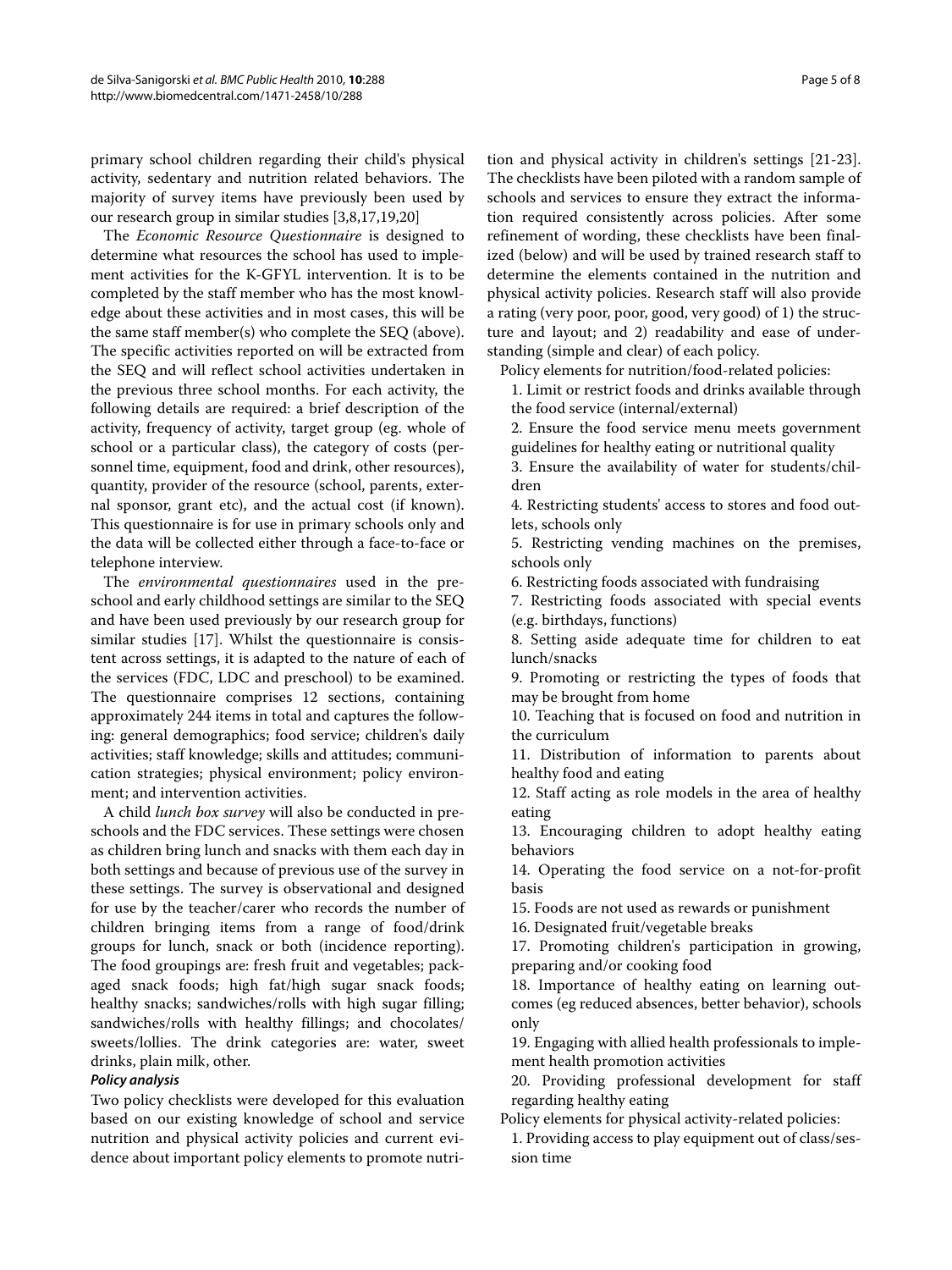| Level of change    | <b>Description</b>                                            | <b>Instrument</b>                              | <b>Participants</b>                               | <b>Setting</b> |
|--------------------|---------------------------------------------------------------|------------------------------------------------|---------------------------------------------------|----------------|
| Environment/Policy | Policies, advocacy,<br>environments,<br>structures            | Environment<br>assessment Policy<br>assessment | Settings staff                                    | All            |
| Intrapersonal      | Individual<br>characteristics/<br>behaviours                  | Lunch Box Survey                               | Staff report of<br>children's lunchbox<br>content | PreS, FDC      |
|                    |                                                               | Child Health<br>Ouestionnaire                  | Parents/guardians                                 | PS             |
| Community          | Shared identities.<br>experiences and<br>resources for health | Oualitative data                               | Parents/guardians                                 | PreS, PS       |

#### **Table 2: Overview of the evaluation design and instruments incorporating the socio-ecological framework**

PreS: Preschools; FDC: Family Day Care; PS: Primary school;

2. Promoting active transport to and from school/service

3. Planned teaching focused on active play

4. Providing information to parents about children's physical activity/active play

5. Promote active play/physical activity outside of service/school

6. Planned activities during school/session times

7. Promote a positive attitude toward active play and physical activity

8. Offer challenging and varied physical activities for children

9. Description of resources available for students to engage in physical activity (e.g. equipment, challenges, excursions)

10. Providing professional development for staff related to active play/physical activity

11. Ensuring that all children are active most of the time during physical activity sessions

12. Active play/physical activity is inclusive of all children, no matter ability or level

13. Ensuring children have access to water during active play and at all times

14. Encouraging participation in sport and physical education

15. Planned break time (e.g recess, lunchtime) physical activities

16. Ensuring the time allocated for formal physical education is consistent with recommended or mandated physical education times

*Open-ended question* data will be collected from kindergarten parents to explore their awareness of healthy eating and physical activity kindergarten activities; the challenges parents face around healthy eating and physical activity for their child and family; and additional comments on their child and family eating and physical activity habits.

## **Data Analysis**

Data collected will be entered into Stata 10.1 for cleaning and analysis. Preschool, primary school and LDC environmental data that is categorical in nature will be analyzed using Chi-squared or Fisher's exact tests depending on sample size. Data that is continuous or interval in nature (eg staff ratings, frequency of actions etc) will be analyzed using t-tests if normally distributed or by the Kruskal-Wallis equality-of-populations rank test if nonnormally distributed. Analysis of the child behavioral data will be at the school level (school as the Primary Sampling Units, PSUs, using the *svy* commands in Stata) using logistic regression (binary and ordinal), and generalized linear models regression with a Poisson distribution for interval data. Child behavioral data will be adjusted for child age, gender and maternal education (as an indicator of socio-economic status). Analysis of the FDC data will be at the local government area level (as the PSUs). Continuous or interval impact and outcome data will be compared using the Wald test of difference in group means, and data that is categorical or ordinal will be analyzed using logistic regression and the design corrected chi squared statistic. An inductive thematic analysis will be conducted for qualitative data.

## **Consenting and Ethics**

All data is to be collected from adult participants, who will be asked to provide written informed consent prior to data collection. School principals, preschool directors and service managers will also provide consent before staff and parents are invited to participate. Approval for this study has been obtained from the University of Melbourne Human Research Ethics Committee (HREC #0828812) and the Department of Education and Early Childhood Development.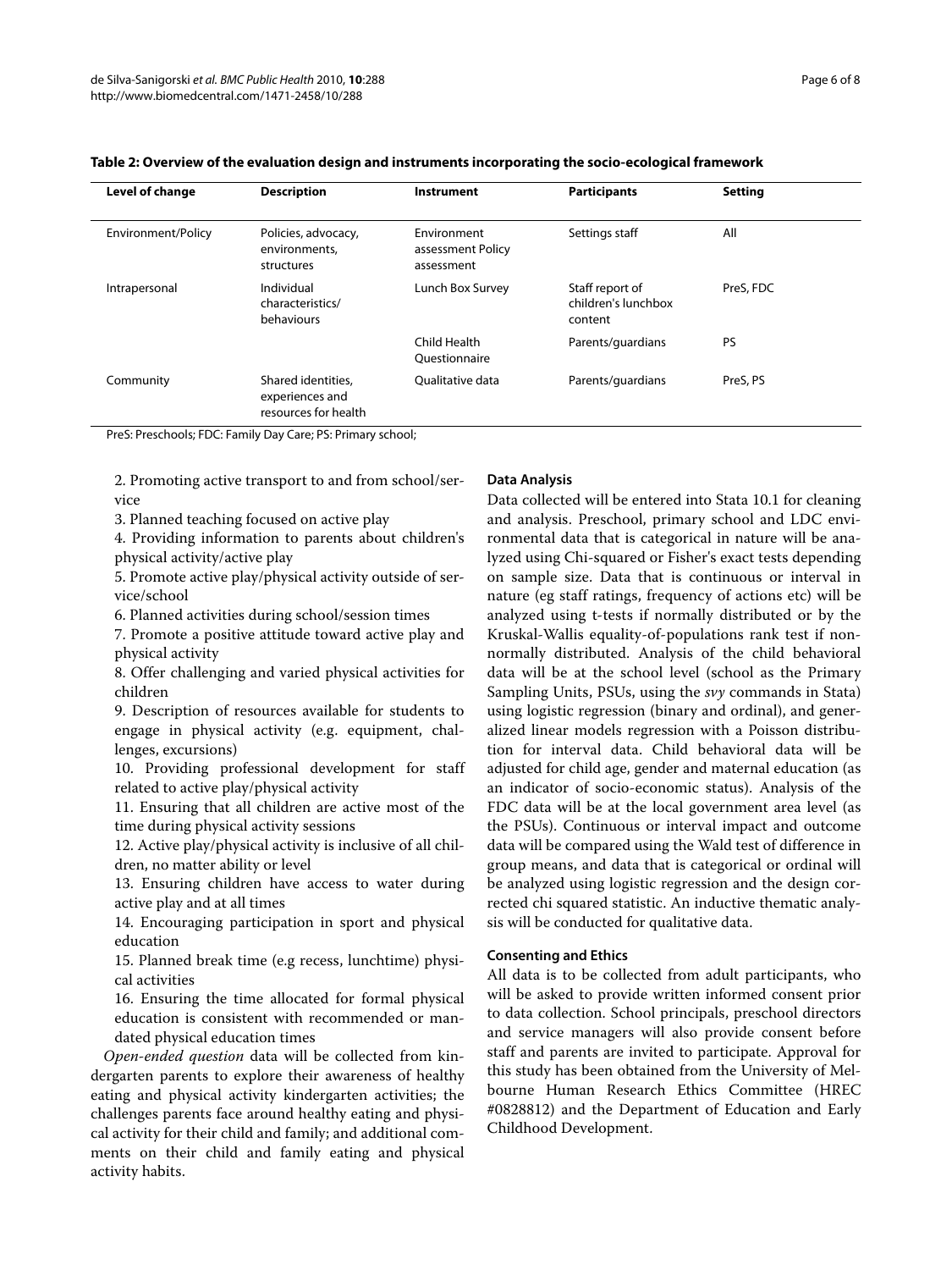### **Discussion**

As a result of government policy and funding, the K-GFYL intervention was developed and implemented in Victoria, Australia. The award-based program utilizes socio-ecological and health promoting schools approaches to prevent childhood obesity across the entire community by targeting a range of children's settings and services. Currently there is no evidence available about the efficacy or effectiveness of such an approach for childhood obesity prevention, although there is a growing body of evidence that community-based approaches can be effective. Evaluations of community-based health promotion programs are challenging [\[16](#page-7-8)], however added challenges for this evaluation are the delayed and limited funding of this phase of the evaluation (relative to the start of the intervention and the collection of process evaluation and pilot data), the large-scale, state-wide implementation of the program (and therefore lack of available control group), the limited time available for data collection, and the lack of any local level population monitoring data (which limits our ability to determine the impact of the intervention of child anthropometric and weight status outcomes).

Despite these constraints and limitations we have planned a comprehensive evaluation that will generate valuable evidence about the impacts of the K-GFYL intervention in schools and early childhood services. This new evidence can inform future public health policies and the development and implementation of health promotion programs to prevent childhood obesity at a population level.

#### **Competing interests**

The authors declare that they have no competing interests.

#### **Authors' contributions**

All authors contributed to the study design and AdS-S and LP prepared the initial draft of the manuscript. All authors critically reviewed the manuscript and approved the final draft.

#### **Acknowledgements**

We acknowledge the assistance of Tamara Heaney, Elyse Snowdon and Tara Breheny. 'Kids - 'Go for your life' and its evaluation are funded by the Department of Health, Victoria and supported by the Department of Education & Early Childhood Development. AdS-S, EW and LG are also supported by the Jack Brockhoff Foundation and AdS-S, LG and MM by an NHMRC Capacity Building Grant for Obesity Prevention.

#### **Author Details**

1The McCaughey Centre, Melbourne School of Population Health, The University of Melbourne, Victoria, Australia, 2The Cancer Council Victoria and Diabetes Australia, Victoria, Australia, 3The WHO Collaborating Centre for Obesity Prevention, Faculty of Health, Medicine, Nursing and Behavioural Sciences, Deakin University, Victoria, Australia and 4Deakin Health Economics, Deakin University, Victoria, Australia

#### Received: 8 April 2010 Accepted: 28 May 2010 Published: 28 May 2010

#### **References**

- <span id="page-7-0"></span>Summerbell CD, Waters E, Edmunds LD, Kelly S, Brown T, Campbell KJ: Interventions for preventing obesity in children**.** Cochrane Database Syst Rev 2005:CD001871.
- 2. Economos CD, Hyatt RR, Goldberg JP, Must A, Naumova EN, Collins JJ, Nelson ME: A community intervention reduces BMI z-score in children: Shape Up Somerville first year results**.** Obesity (Silver Spring) 2007, 15(5):1325-1336.
- <span id="page-7-11"></span>3. Sanigorski AM, Bell AC, Kremer PJ, Cuttler R, Swinburn BA: Reducing unhealthy weight gain in children through community capacitybuilding: results of a quasi-experimental intervention program, Be Active Eat Well**[.](http://www.ncbi.nlm.nih.gov/entrez/query.fcgi?cmd=Retrieve&db=PubMed&dopt=Abstract&list_uids=18542082)** Int J Obes (Lond) 2008, 32(7):1060-1067.
- 4. Bluford DA, Sherry B, Scanlon KS: Interventions to prevent or treat obesity in preschool children: a review of evaluated programs**.** Obesity (Silver Spring) 2007, 15(6):1356-1372.
- 5. Campbell K, Waters E, O'Meara S, Summerbell C: Interventions for preventing obesity in childhood. A systematic review**.** Obes Rev 2001,  $2(3):149-157$
- 6. Doak CM, Visscher TL, Renders CM, Seidell JC: The prevention of overweight and obesity in children and adolescents: a review of interventions and programmes**.** Obes Rev 2006, 7(1):111-136.
- 7. Flynn MA, McNeil DA, Maloff B, Mutasingwa D, Wu M, Ford C, Tough SC: Reducing obesity and related chronic disease risk in children and youth: a synthesis of evidence with 'best practice' recommendations**.** Obes Rev 2006, 7(Suppl 1):7-66.
- <span id="page-7-1"></span>8. de Silva-Sanigorski AM, Bell AC, Kremer P, Nichols M, Crellin M, Smith M, Sharp S, de Groot F, Carpenter L, Boak R, Robertson N, Swinburn BA: Reducing obesity in early childhood: Results from Romp & Chomp, an Australian community-wide intervention program**.** American Journal of Clinical Nutrition 2010, 91(4):831-40.
- <span id="page-7-2"></span>9. Gill TP, Baur LA, Bauman AE, Steinbeck KS, Storlien LH, Fiatarone Singh MA, Brand-Miller JC, Colagiuri S, Caterson ID: Childhood obesity in Australia remains a widespread health concern that warrants population-wide prevention programs**.** Med J Aust 2009, 190(3):146-148.
- 10. Moon AM, Mullee MA, Rogers L, Thompson RL, Speller VM, Roderick PJ: Helping schools to become health promoting environments - an evaluation of the Wessex Healthy Schools Award**.** Health Promotion International 1999, 14:111-122.
- <span id="page-7-3"></span>11. Rogers E, Moon AM, Mullee MA, Speller VM, Roderick PJ: Developing the 'health-promoting school'--a national survey of healthy schools awards**.** Public Health 1998, 112(1):37-40.
- <span id="page-7-4"></span>12. McLeroy KR, Bibeau D, Steckler A, Glanz K: An ecological perspective on health promotion programs**.** Health Educ Q 1988, 15(4):351-377.
- <span id="page-7-5"></span>13. Honisett S, Woolcock S, Porter C, Hughes I: Developing an award program for children's settings to support healthy eating and physical activity and reduce the risk of overweight and obesity**.** BMC Public Health 2009, 9:345.
- <span id="page-7-6"></span>14. St Leger L: Protocols and guidelines for health promoting schools**.** Promot Educ 2005, 12(3-4):145-147. 193-145, 214-146
- <span id="page-7-7"></span>15. McLeroy KR, Steckler AB, Simons-Morton RM, Goodman RM, Gottlieb N, Burdine JN: Social science in health education: time for a new model? Health Education Research 1993, 8:305-312.
- <span id="page-7-8"></span>16. Nutbeam D: Evaluating health promotion - progress, problems and solutions**.** Health Promot Int 1998, 13(1):27-44.
- <span id="page-7-9"></span>17. Bell AC, Simmons A, Sanigorski AM, Kremer PJ, Swinburn BA: Preventing childhood obesity: the sentinel site for obesity prevention in Victoria, Australia**.** Health Promot Int 2008, 23(4):328-336.
- 18. Carter MA, Swinburn B: Measuring the 'obesogenic' food environment in New Zealand primary schools**[.](http://www.ncbi.nlm.nih.gov/entrez/query.fcgi?cmd=Retrieve&db=PubMed&dopt=Abstract&list_uids=14976168)** Health Promot Int 2004, 19(1):15-20.
- <span id="page-7-10"></span>19. de Silva-Sanigorski A, Bolton K, Haby M, Kremer P, Gibbs L, Waters E, Swinburn B: Scaling up community-based obesity prevention in Australia: Background and evaluation design of the Health Promoting Communities: Being Active Eating Well initiative**.** BMC Public Health 2010, 10(1):65.
- <span id="page-7-12"></span>20. Sanigorski AM, Bell AC, Swinburn BA: Association of key foods and beverages with obesity in Australian school children**.** Public Health Nutrition 2007, 10(2):152-157.
- <span id="page-7-13"></span>21. Benjamin SE, Cradock A, Walker EM, Slining M, Gillman MW: Obesity prevention in child care: a review of U.S. state regulations**.** BMC Public .<br>Health 2008, 8(188):. (30 May 2008)-(2030 May 2008)